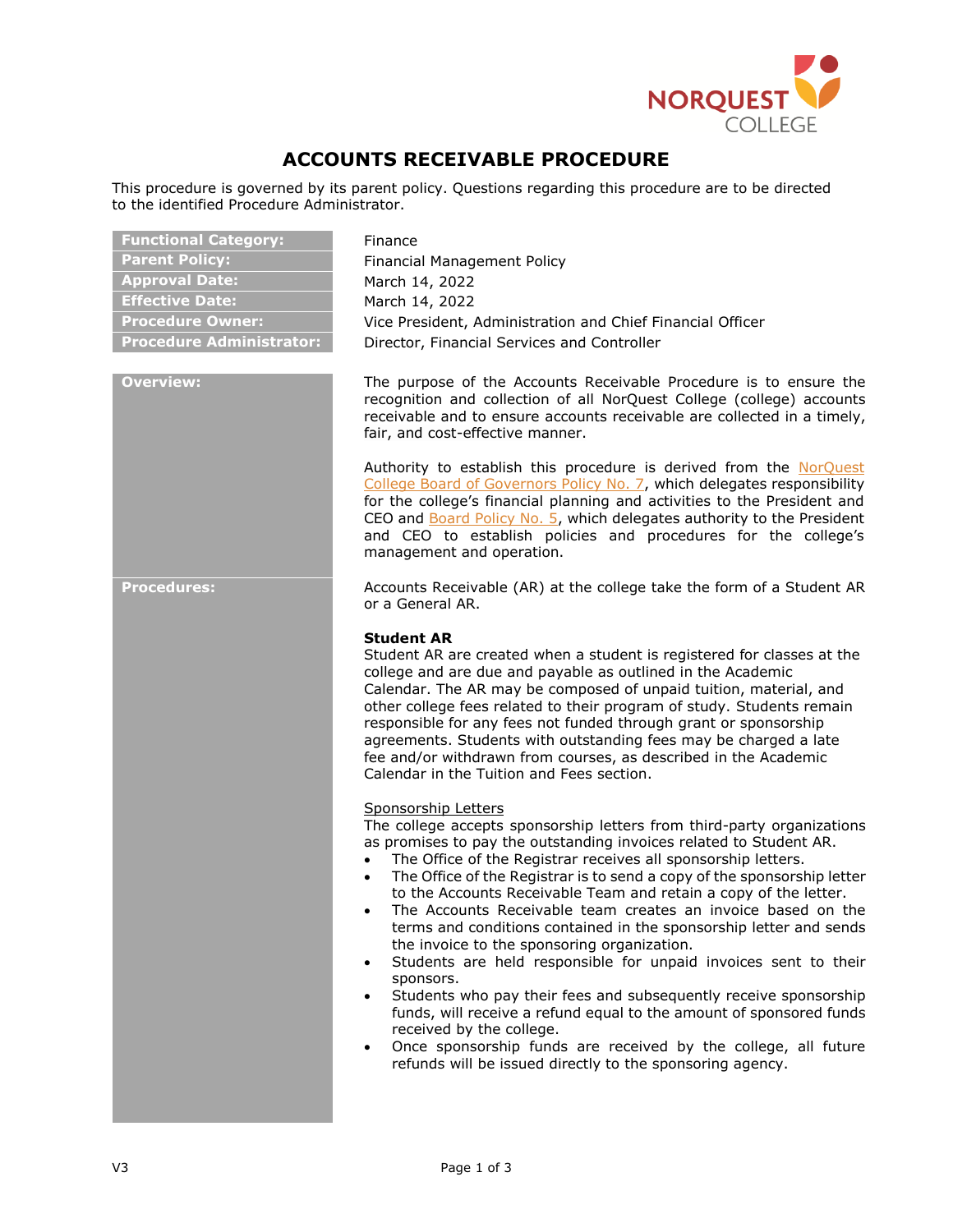

### **General AR**

- When a department provides goods and/or services to a client, the Department administrator initiates the creation of a General AR by completing a [Request for Invoicing Form](http://theq.norquest.ca/Departments/IPBMFS/Public-Documents/Forms/Request-for-Invoicing-used-in-PeopleSoft.aspx) and sending it with all applicable back-up information to the Accounts Receivable Team in Financial Services. The back-up information required generally includes:
	- o contractual documentation,
	- o a GST exemption letter from the third party (if applicable), and
	- o any other information useful in the creation of the invoice and in future collection activities.
- Department administrators are responsible for the accuracy, completeness, and the timely provision of all information upon which invoices are to be prepared.
- The Accounts Receivable team, after confirming all necessary information, will create an invoice and send it to the client.
- Department administrators are responsible for advising the Accounts Receivable team of any changes to the terms, conditions, or contact information for the account receivable.

# **Payment of AR**

- Outstanding fees for Student ARs are to be paid according to the deadlines identified in the Academic Calendar.
- General ARs are to be paid by clients according to the due dates specified on the invoice.

### **Student and General AR Collection**

- The Accounts Receivable team will directly monitor General AR and monitor Student AR with the support of the Office of the Registrar, Student Financials on a regular basis for accuracy and past due amounts.
	- o A collection schedule identifying key past due dates is used to support this activity.
	- o The college uses a variety of communication methods including mailed invoices/account statements, email correspondence, and verbal communication to ensure that accounts receivable are managed and collected in a timely manner. Departmental Leads may be engaged to assist with this process as required.
	- o Exceptions to the collection schedule may be made whenever it is determined that an extension of the payment deadline is warranted. Typical justifications for the exemption include untimely invoice delivery and incorrect customer information.

**Definitions: Academic Calendar:** An annual publication of academic regulations, academic dates, programs of study, and course descriptions. The NorQuest College website is the official source of Academic Calendar information.

> **Accounts Receivable**: is a short-term amount due from a buyer to a seller who has purchased goods or services from the seller on credit. An accounts receivable is established when a college activity generates revenue and funds are collected at a later point in time.

- •• [Academic](http://www.norquest.ca/about-us/calendars-publications.aspx) Calendar
- **[Financial Management Policy](https://www.norquest.ca/about-us/policies-procedures/finance/financial-management-policy.aspx)**
- **[Request for Invoicing Form](http://theq.norquest.ca/Departments/IPBMFS/Public-Documents/Forms/Request-for-Invoicing-used-in-PeopleSoft.aspx)**
- **[Signing Authority Policy](https://www.norquest.ca/about-us/policies-procedures/finance/signing-authority-policy.aspx)**

**Related NorQuest College Information:**